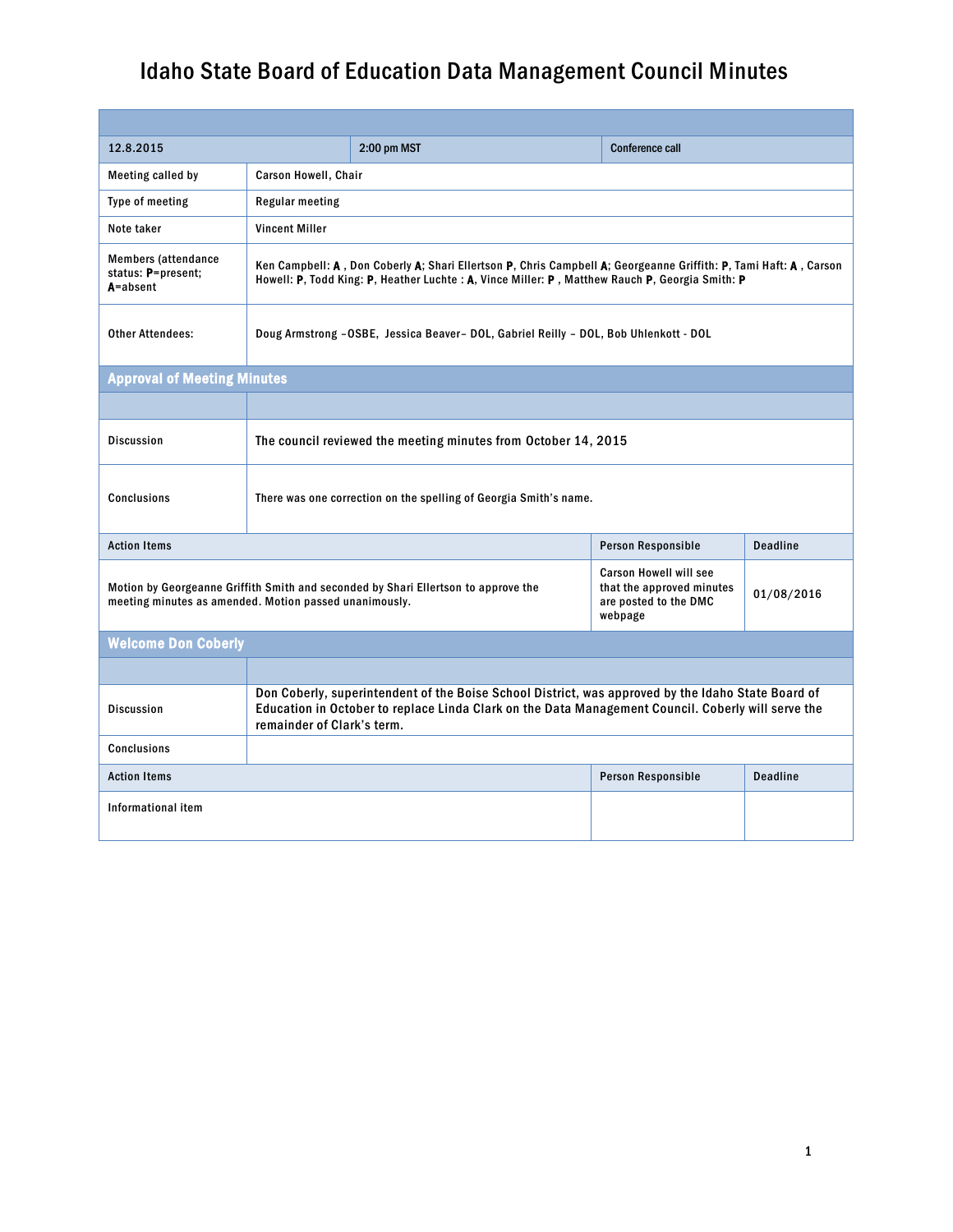| Data Request - Graduation employment by year of degree (no document)                                                                                       |                                                                                                                                                                                                                                                                                                                                                                                                                                                                                                                                                                                                                                                                                                                                                                                                                                                                                    |                      |                                                                                   |
|------------------------------------------------------------------------------------------------------------------------------------------------------------|------------------------------------------------------------------------------------------------------------------------------------------------------------------------------------------------------------------------------------------------------------------------------------------------------------------------------------------------------------------------------------------------------------------------------------------------------------------------------------------------------------------------------------------------------------------------------------------------------------------------------------------------------------------------------------------------------------------------------------------------------------------------------------------------------------------------------------------------------------------------------------|----------------------|-----------------------------------------------------------------------------------|
|                                                                                                                                                            |                                                                                                                                                                                                                                                                                                                                                                                                                                                                                                                                                                                                                                                                                                                                                                                                                                                                                    |                      |                                                                                   |
| <b>Discussion</b>                                                                                                                                          | Carson informed the council of a request by Senator Schmidt for aggregated data by academic year of<br>how many college graduates are employed in Idaho 1 year after graduation from 2010-2011 AY to<br>2013-2014 AY. For example, how many of the Idaho college graduates in the 2010-2011 academic<br>year were employed in Idaho in 1 year after graduation. The data will not be disaggregated by the<br>residency status of the student. What will be reported is only a total number of Idaho college graduates<br>employed 1 year later in Idaho.                                                                                                                                                                                                                                                                                                                           |                      |                                                                                   |
| <b>Conclusions</b>                                                                                                                                         | The final report will be shared with the council.                                                                                                                                                                                                                                                                                                                                                                                                                                                                                                                                                                                                                                                                                                                                                                                                                                  |                      |                                                                                   |
| <b>Action Items</b>                                                                                                                                        | Person Responsible<br><b>Deadline</b>                                                                                                                                                                                                                                                                                                                                                                                                                                                                                                                                                                                                                                                                                                                                                                                                                                              |                      |                                                                                   |
| Motion by Vincent Miller and seconded by Georgeanne Griffith to approve the request.<br>Motion passed unanimously.                                         |                                                                                                                                                                                                                                                                                                                                                                                                                                                                                                                                                                                                                                                                                                                                                                                                                                                                                    | <b>Carson Howell</b> | The report will be<br>shared when the<br>report is<br>completed by<br>SBOE staff. |
| <b>Diane Kelly-Riley - Data Request - MOU</b>                                                                                                              |                                                                                                                                                                                                                                                                                                                                                                                                                                                                                                                                                                                                                                                                                                                                                                                                                                                                                    |                      |                                                                                   |
|                                                                                                                                                            |                                                                                                                                                                                                                                                                                                                                                                                                                                                                                                                                                                                                                                                                                                                                                                                                                                                                                    |                      |                                                                                   |
| <b>Discussion</b>                                                                                                                                          | The council discussed the MOU between the Idaho State Board of Education and the University of Idaho<br>regarding the study "Student Achievement: A Study of the Accountability and Reform Efforts in Idaho to<br>Improve Post-secondary, First-year Writing Courses, and the Effects on Curriculum and Students". Dr.<br>Diane Kelly-Riley is the principal investigator (PI).                                                                                                                                                                                                                                                                                                                                                                                                                                                                                                    |                      |                                                                                   |
| <b>Conclusions</b>                                                                                                                                         | Revise the date on page 8 (8.a.) from June 1, 2015 to December 1, 2016 and also on page 10 (9.a.)<br>Other changes: In section 8. USE OF SLDS DATA add<br>k. Upon return of the data to SBOE the principle investigator will retain access to the data for purposes of<br>publishing and reporting validation under the original approved research. SBOE will provide data access under<br>these terms to the primary researcher for five years with notification to Data Management Council. Any additional<br>research will need to be approved by the Data Management Council.<br>In section 9. DISPOSITION OF SLDS DATA<br>add to a. "By December 1, 2016, UNIVERSITY of IDAHO shall dispose or returned the SLDS Data received and<br>provide written notification of disposal. Failure to do so may prevent data sharing agreements with the<br>organization in the future." |                      |                                                                                   |
| <b>Action Items</b><br><b>Person Responsible</b>                                                                                                           |                                                                                                                                                                                                                                                                                                                                                                                                                                                                                                                                                                                                                                                                                                                                                                                                                                                                                    | <b>Deadline</b>      |                                                                                   |
| Motion by Georgeanne Griffith and seconded by Todd King to approve the MOU as amended.<br><b>Carson Howell</b><br>01/08/2016<br>Motion passed unanimously. |                                                                                                                                                                                                                                                                                                                                                                                                                                                                                                                                                                                                                                                                                                                                                                                                                                                                                    |                      |                                                                                   |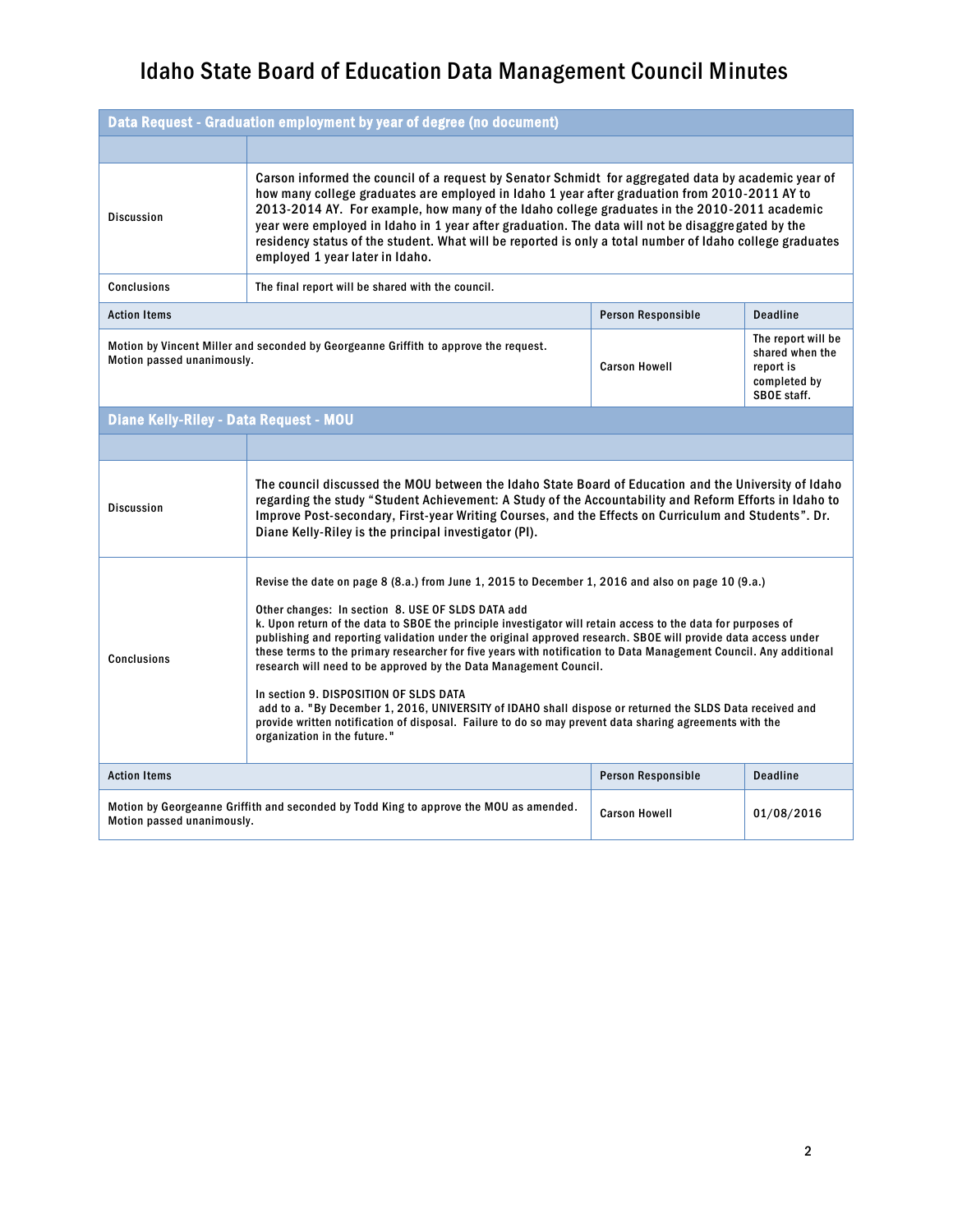| <b>MOU - BSU - Research Project - Ellertson</b>                                                                                                                              |                                                                                                                                                                                                                                                                                                                                                                                                                                                                                                                                                                                                                                                                                                                                                                            |                    |                 |
|------------------------------------------------------------------------------------------------------------------------------------------------------------------------------|----------------------------------------------------------------------------------------------------------------------------------------------------------------------------------------------------------------------------------------------------------------------------------------------------------------------------------------------------------------------------------------------------------------------------------------------------------------------------------------------------------------------------------------------------------------------------------------------------------------------------------------------------------------------------------------------------------------------------------------------------------------------------|--------------------|-----------------|
|                                                                                                                                                                              |                                                                                                                                                                                                                                                                                                                                                                                                                                                                                                                                                                                                                                                                                                                                                                            |                    |                 |
| <b>Discussion</b>                                                                                                                                                            | The council discussed the MOU between the Idaho State Board of Education and the Boise State<br>University regarding the study "The Role of High Schools in Preparing Students to Select and Succeed<br>in STEM Majors in College". Dr. Shari Ellertson is the principal investigator (PI).                                                                                                                                                                                                                                                                                                                                                                                                                                                                                |                    |                 |
| <b>Conclusions</b>                                                                                                                                                           | Changes: In section 8. USE OF SLDS DATA add<br>k. Upon return of the data to SBOE the principle investigator will retain access to the data for purposes of<br>publishing and reporting validation under the original approved research. SBOE will provide data access under<br>these terms to the primary researcher for five years with notification to Data Management Council. Any additional<br>research will need to be approved by the Data Management Council.<br>In section 9. DISPOSITION OF SLDS DATA<br>add to a. "By December 1, 2016, BOISE STATE UNIVERSITY shall dispose or returned the SLDS Data received and<br>provide written notification of disposal. Failure to do so may prevent data sharing agreements with the<br>organization in the future." |                    |                 |
| <b>Action Items</b>                                                                                                                                                          |                                                                                                                                                                                                                                                                                                                                                                                                                                                                                                                                                                                                                                                                                                                                                                            | Person Responsible | <b>Deadline</b> |
| Motion by Georgeanne Griffith and seconded by Vincent Miller to approve the MOU as<br><b>Carson Howell</b><br>amended. Shari Ellertson abstained. Motion passed unanimously. |                                                                                                                                                                                                                                                                                                                                                                                                                                                                                                                                                                                                                                                                                                                                                                            |                    | 01/08/2016      |

#### MOU - BSU - Research Project - Stewart

| <b>Discussion</b>                                                                                                          | The council discussed the MOU between the Idaho State Board of Education and the University of Idaho<br>regarding the study "Student Achievement: The Effects of Dual Credit Courses on College and Career<br>Outcomes." Dr. Roger Stewart is the principal investigator (PI).                                                                                                                                                                                                                                                                                                                                                                                                                                                                                                                                                                                 |                                                                                     |            |
|----------------------------------------------------------------------------------------------------------------------------|----------------------------------------------------------------------------------------------------------------------------------------------------------------------------------------------------------------------------------------------------------------------------------------------------------------------------------------------------------------------------------------------------------------------------------------------------------------------------------------------------------------------------------------------------------------------------------------------------------------------------------------------------------------------------------------------------------------------------------------------------------------------------------------------------------------------------------------------------------------|-------------------------------------------------------------------------------------|------------|
| Conclusions                                                                                                                | Revise the date on page 8 (9.a.) from December 1, 2015 to December 1, 2016<br>Other changes: In section 8. USE OF SLDS DATA add<br>k. Upon return of the data to SBOE the principle investigator will retain access to the data for purposes of<br>publishing and reporting validation under the original approved research. SBOE will provide data access under<br>these terms to the primary researcher for five years with notification to Data Management Council. Any additional<br>research will need to be approved by the Data Management Council.<br>In section 9. DISPOSITION OF SLDS DATA<br>add to a. "By December 1, 2016, BOISE STATE UNIVERSITY shall dispose or returned the SLDS Data received and<br>provide written notification of disposal. Failure to do so may prevent data sharing agreements with the<br>organization in the future." |                                                                                     |            |
| <b>Action Items</b><br>Person Responsible                                                                                  |                                                                                                                                                                                                                                                                                                                                                                                                                                                                                                                                                                                                                                                                                                                                                                                                                                                                | <b>Deadline</b>                                                                     |            |
| Motion by Shari Ellertson and seconded by Georgeanne Griffith to approve the MOU as<br>amended. Motion passed unanimously. |                                                                                                                                                                                                                                                                                                                                                                                                                                                                                                                                                                                                                                                                                                                                                                                                                                                                | <b>Carson Howell will assist</b><br>council members with<br>researching this issue. | 12/18/2015 |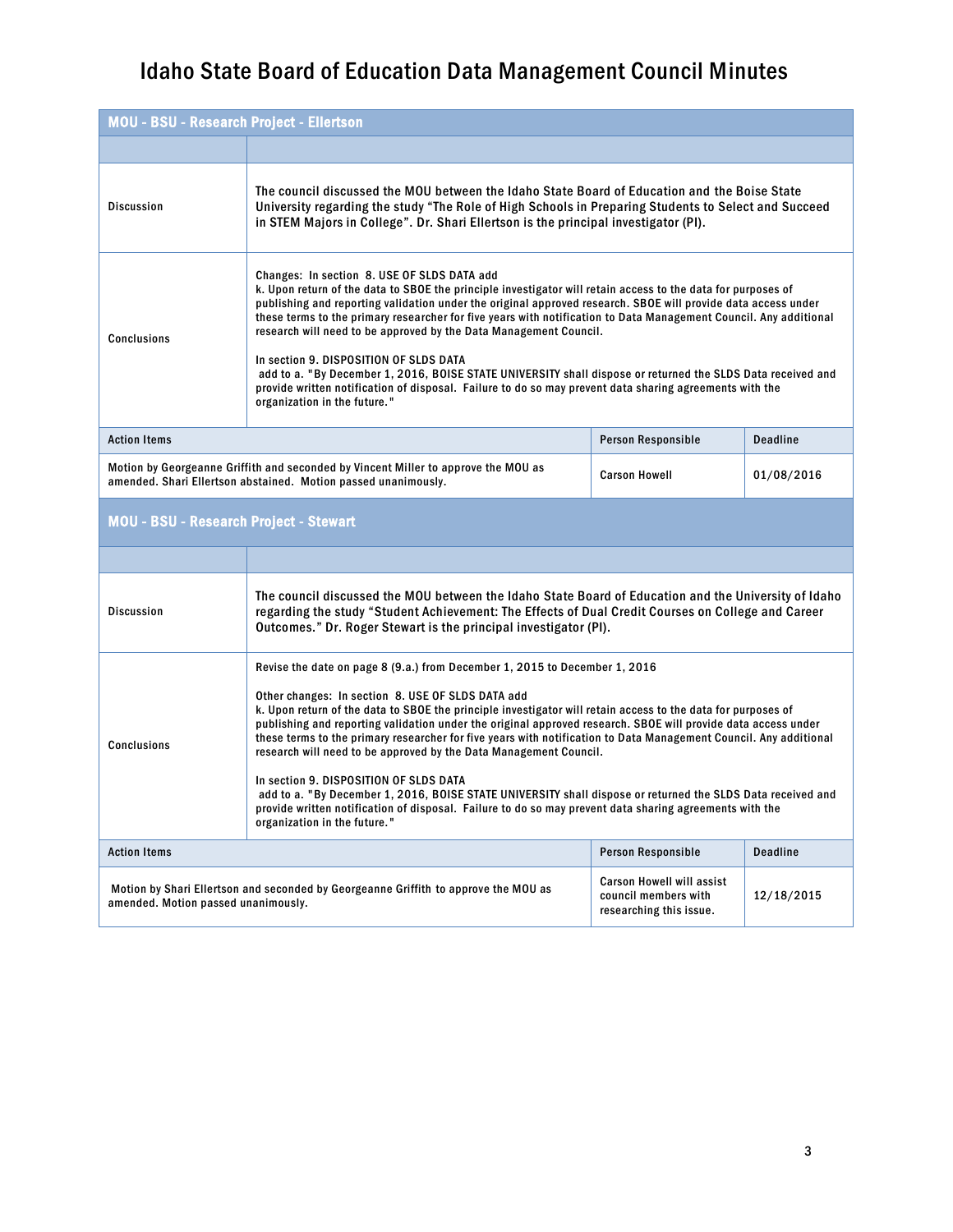| Ul Graduates Data Request - summarization (no document)                                                                                           |                                                                                                                                                                                                                                                                                                                                                                                                                                                                                                                                                                                                                                 |                     |                 |  |
|---------------------------------------------------------------------------------------------------------------------------------------------------|---------------------------------------------------------------------------------------------------------------------------------------------------------------------------------------------------------------------------------------------------------------------------------------------------------------------------------------------------------------------------------------------------------------------------------------------------------------------------------------------------------------------------------------------------------------------------------------------------------------------------------|---------------------|-----------------|--|
|                                                                                                                                                   |                                                                                                                                                                                                                                                                                                                                                                                                                                                                                                                                                                                                                                 |                     |                 |  |
| <b>Discussion</b>                                                                                                                                 | Carson explained to the council the request by the University of Idaho to obtain labor outcomes for<br>their graduates by program. This report will only contain aggregated data.                                                                                                                                                                                                                                                                                                                                                                                                                                               |                     |                 |  |
| <b>Conclusions</b>                                                                                                                                | As discussed at the Institutional Research Director's meeting in November, each institution would like to receive<br>this type of report on an annual basis.                                                                                                                                                                                                                                                                                                                                                                                                                                                                    |                     |                 |  |
| <b>Action Items</b>                                                                                                                               | <b>Deadline</b><br>Person Responsible                                                                                                                                                                                                                                                                                                                                                                                                                                                                                                                                                                                           |                     |                 |  |
| Motion by Shari Ellertson and seconded by Georgia Smith to approve the request. Motion<br><b>Carson Howell</b><br>passed unanimously.             |                                                                                                                                                                                                                                                                                                                                                                                                                                                                                                                                                                                                                                 | 01/08/2016          |                 |  |
| <b>MOU - Carney - Research Project</b>                                                                                                            |                                                                                                                                                                                                                                                                                                                                                                                                                                                                                                                                                                                                                                 |                     |                 |  |
|                                                                                                                                                   |                                                                                                                                                                                                                                                                                                                                                                                                                                                                                                                                                                                                                                 |                     |                 |  |
| <b>Discussion</b>                                                                                                                                 | The council discussed the MOU between the Idaho State Board of Education and Boise State University<br>regarding the study to evaluate the extent teacher characteristics and qualifications help to explain<br>variation in students' mathematics achievement in grades 3-12 Dr Michele Carney is the principal<br>investigator (PI).                                                                                                                                                                                                                                                                                          |                     |                 |  |
| <b>Conclusions</b>                                                                                                                                | Changes: In section 8. USE OF SLDS DATA add<br>k. Upon return of the data to SBOE the principle investigator will retain access to the data for purposes of<br>publishing and reporting validation under the original approved research. SBOE will provide data access under<br>these terms to the primary researcher for five years with notification to Data Management Council. Any additional<br>research will need to be approved by the Data Management Council.<br>In section 9. DISPOSITION OF SLDS DATA<br>add to a. "By December 1, 2016, BOISE STATE UNIVERSITY shall dispose or returned the SLDS Data received and |                     |                 |  |
|                                                                                                                                                   | provide written notification of disposal. Failure to do so may prevent data sharing agreements with the<br>organization in the future."                                                                                                                                                                                                                                                                                                                                                                                                                                                                                         |                     |                 |  |
| <b>Action Items</b>                                                                                                                               | <b>Deadline</b><br>Person Responsible                                                                                                                                                                                                                                                                                                                                                                                                                                                                                                                                                                                           |                     |                 |  |
| Motion by Vincent Miller and seconded by Georgeanne Griffith to approve the MOU as<br><b>Carson Howell</b><br>amended. Motion passed unanimously. |                                                                                                                                                                                                                                                                                                                                                                                                                                                                                                                                                                                                                                 |                     | 01/08/2016      |  |
|                                                                                                                                                   | <b>Standards - Data Aggregation (no document)</b>                                                                                                                                                                                                                                                                                                                                                                                                                                                                                                                                                                               |                     |                 |  |
|                                                                                                                                                   |                                                                                                                                                                                                                                                                                                                                                                                                                                                                                                                                                                                                                                 |                     |                 |  |
| <b>Discussion</b>                                                                                                                                 | Carson would like the council to review the Idaho State Board of Education Data Management Council<br>Policies and Procedures as it relates to reporting aggregated success rates. Section 19 currently<br>states:<br>If any aggregated data cell size is below 10 or within 9 of 100%, at least two data<br>cell values shall be masked or summarized to avoid small cell sizes being released or calculated.                                                                                                                                                                                                                  |                     |                 |  |
| <b>Conclusions</b>                                                                                                                                | Exceptions can be approved by the Data Management Council.<br>Council members should be prepared to discuss this topic at the January meeting.                                                                                                                                                                                                                                                                                                                                                                                                                                                                                  |                     |                 |  |
| <b>Action Items</b>                                                                                                                               |                                                                                                                                                                                                                                                                                                                                                                                                                                                                                                                                                                                                                                 | Person Responsible  | <b>Deadline</b> |  |
| Council members should be prepared to discuss this topic at the January meeting.                                                                  |                                                                                                                                                                                                                                                                                                                                                                                                                                                                                                                                                                                                                                 | Each council member | 01/06/2016      |  |
| <b>Change meeting day in 2016</b>                                                                                                                 |                                                                                                                                                                                                                                                                                                                                                                                                                                                                                                                                                                                                                                 |                     |                 |  |
|                                                                                                                                                   |                                                                                                                                                                                                                                                                                                                                                                                                                                                                                                                                                                                                                                 |                     |                 |  |
| <b>Discussion</b>                                                                                                                                 | The council decided to change the Data Management Council's meeting day to the first Wednesday of<br>the month at 2:00 pm.                                                                                                                                                                                                                                                                                                                                                                                                                                                                                                      |                     |                 |  |
| The first meeting in 2016 will be Wednesday, January 6, 2016.<br><b>Conclusions</b>                                                               |                                                                                                                                                                                                                                                                                                                                                                                                                                                                                                                                                                                                                                 |                     |                 |  |
| Person Responsible<br><b>Deadline</b><br><b>Action Items</b>                                                                                      |                                                                                                                                                                                                                                                                                                                                                                                                                                                                                                                                                                                                                                 |                     |                 |  |
| Andy will send out a new meeting invitation for 2016<br><b>Andy Mehl</b><br>01/03/2016                                                            |                                                                                                                                                                                                                                                                                                                                                                                                                                                                                                                                                                                                                                 |                     |                 |  |